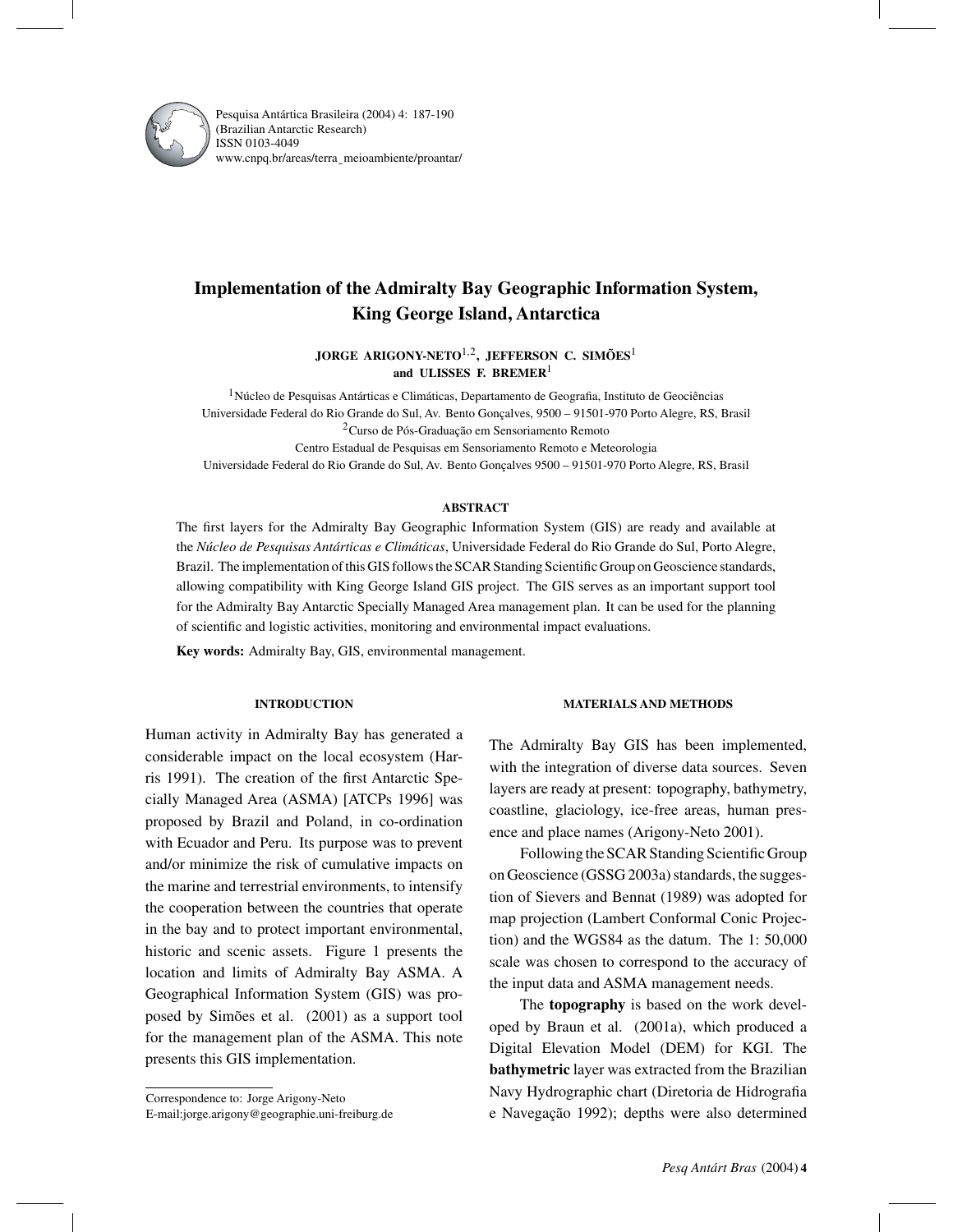

Fig. 1 – Location and limits of the ASMA Admiralty Bay.

from marine bottom sediment samplings (Gruber 1989, Aquino 1999). The coastline was based on a SPOT image (except along ice fronts).

Data layers were created containing the position of the **coastline** in several years (1956, 1979, 1988, 1995 and 2000). The current coastline was digitized from a SPOT image, February of 2000 (Braun et al. 2001b). Historical data were obtained from the British topographic map of KGI, for 1956 (Antarctic Place Names Committee – Foreign & Commonwealth Office 1986), from the Polish topographical map of the Admiralty Bay area, for 1979 (Battke 1990) and from two SPOT images, 1988 and 1995.

The **glaciological** layer corresponds to the delimitation of the glacial drainage basins (Simões et al. 1999) and to historic ice front positions. In future, data of the ice thickness, snow line altitude and glacier velocity vectors will be added. The **ice-free areas** layer was elaborated with information taken from a SPOT image of February 2000.

The **human presence** layer corresponds to the position of scientific stations, refuges and historical monuments. The revised limits of the

ASMA,  $362 \text{ km}^2$ , and of the Site of Special Scientific Interest No. 8 (SSSI No. 8) were obtained from the Brazilian-German DGPS survey, the Polish map (Battke 1990) and information from articles (ATCPs 1996, Foreign & Commonwealth Office 1997). It also includes the tourist paths on the Keller Peninsula.

Due to the number of countries that maintain activities in the Admiralty Bay and its long history of occupation, it is common to have several names for the same geographical feature. Therefore, the **place names**layer was elaborated, based on the rule of ''one place name per feature'' proposed by Sievers and Thomson (1995), giving priority to the first recorded name. The place names were selected from the Composite Gazetteer of Antarctica (GSSG 2003b).

#### **CONCLUSIONS**

The first layers for Admiralty Bay GIS are ready and available at the *Núcleo de Pesquisas Antárticas e Climáticas*. The implementation of the GIS follows the standards of SCAR GSSG (GSSG 2003a),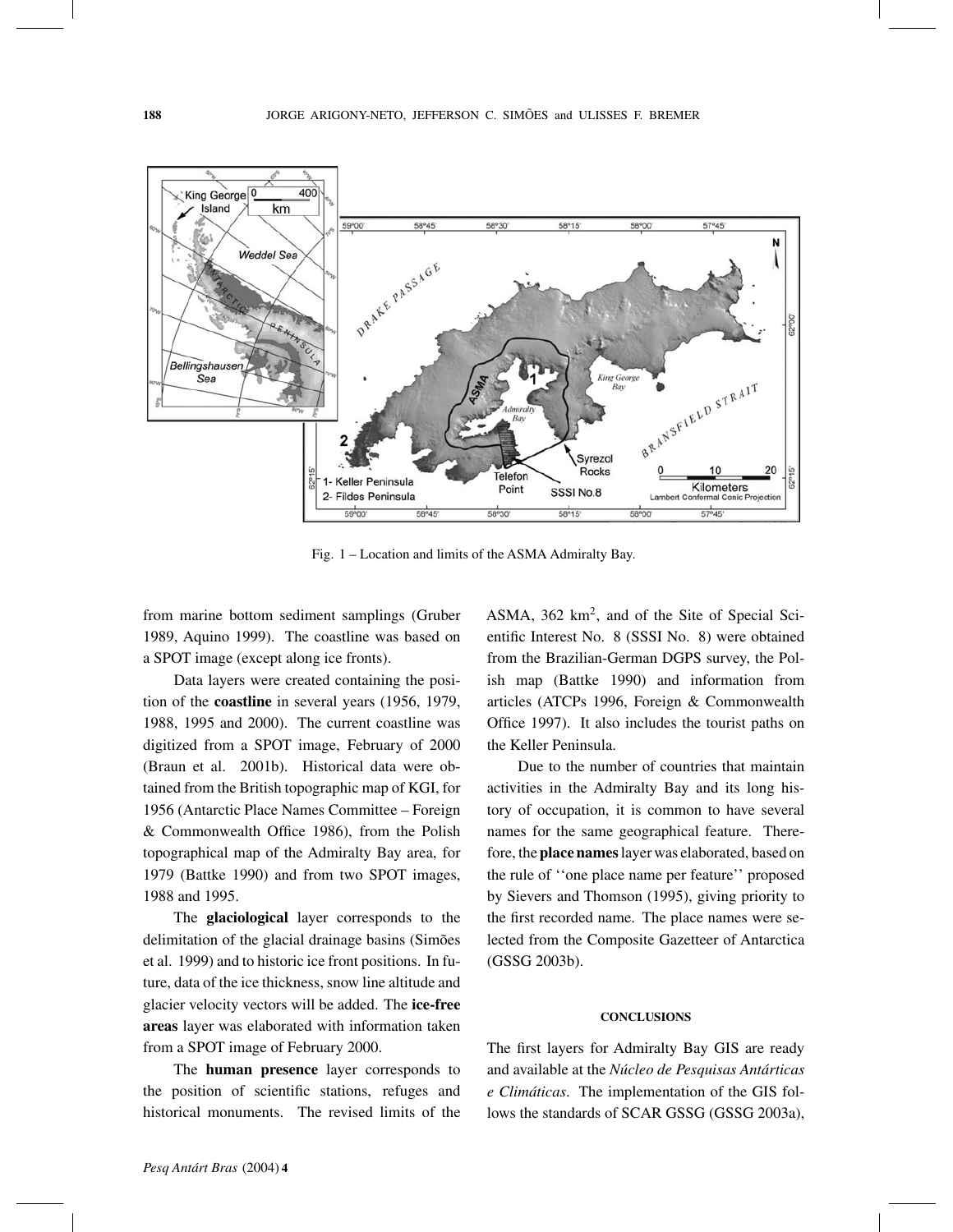allowing for compatibility with the King George Island GIS (KGIS) project. This GIS serves as an important support tool for the ASMA management plan. It could be used for the planning of scientific and logistic activities, monitoring and environmental impact evaluations. Additional layers will be integrated with the system and areas near scientific stations mapped with more details, for example, at 1: 2,000.

## **ACKNOWLEDGMENTS**

The Brazilian National Council for Scientific and Technological Development – CNPq (Project 49.0047/99) supported this project. J Arigony-Neto would like to thank CNPq for a studentship. We also thank Matthias Braun from *Institut für Physische Geographie* (IPG), University of Freiburg, for the KGI data, and the Environmental Systems Research Institute (ESRI) for the ARC/INFO license.

#### **RESUMO**

A primeira fase da implementação do Sistema de Informações Geográficas (SIG) da baía do Almirantado foi finalizada e está disponível no Núcleo de Pesquisas Antárticas e Climáticas, Universidade Federal do Rio Grande do Sul, Porto Alegre, Brasil. O SIG implementado serve de ferramenta de suporte ao plano de gerenciamento da Área Antártica Especialmente Gerenciada (AAEG) Baía do Almirantado, podendo ser utilizados no planejamento de atividades científicas e logísticas, monitoramento e avaliações de impacto ambiental. Este SIG é compatível com o projeto similar para a ilha Rei George.

**Palavras-chave:** baía do almirantado, SIG, gerenciamento ambiental.

### **REFERENCES**

- Antarctic Place Names Committee Foreign & Commonwealth Office. 1986. APC Misc 64, South Shetland Islands, Sheet 1 King George Island, 1: 100,000, 10th edition.
- Aquino FE. 1999. Sedimentação moderna associada a geleira de maré Lange. Porto Alegre: Universidade Federal do Rio Grande do Sul, 91 p. Unpublished M.Sc. dissertation.
- Arigony-Neto J. 2001. Determinação e interpretação de características glaciológicas e geográficas com sistema de informações geográficas na Área Antártica Especialmente Gerenciada Baía doAlmirantado, Ilha Rei George, Antártica. Porto Alegre: Universidade Federal do Rio Grande do Sul, 84 p. Unpublished M.Sc. dissertation.
- ATCPS. 1996. A proposal prepared by Brazil and Poland, in co-ordination with Ecuador and Peru, that Admiralty Bay, King George Island (South Shetland Island) be designated as an Antarctic Specially Managed Area (ASMA). Twentieth Antarctic Treaty Consultative Meeting, Utrecht, May 1996.
- BATTKE Z. 1990. Admiralty Bay, King George Island. Map, 1: 50.000. Warsaw: Nakladem Instytutu Ekologii, Polish Academy of Science.
- Braun M, Simões JC, Vogt S, Bremer UF, Blindow N, Pfender M, Saurer H, Aquino FE and Ferron FA. 2001a. An improved topographic database for King George Island – compilation, application and outlook. Antarct Sci 13: 41–52.
- Braun M, Simões JC, Vogt S, Bremer UF, Blindow N, PFENDER M, SAURER H, AQUINO FE AND FERRON FA. 2001b. The compilation of a DTM and a new satellite image map for King George Island (Antarctica). Geo-Spatial Inform Sci 4: 47–51.
- Diretoria de Hidrografia e Navegação. 1992. Baia do Almirantado – Ilha Rei George. Rio de Janeiro: DHN, Marinha do Brasil. (1: 40,000).
- FOREIGN & COMMONWEALTH OFFICE. 1997. List of Protected Areas in Antarctica. London: Foreign & Commonweath Office, 33 p.
- Gruber NLS. 1989. Contribuição ao estudo da sedimentação glacio-marinha da baía do Almirantado, ilha Rei George, Antártica. Porto Alegre: Universidade Federal do Rio Grande do Sul, 174 p. Unpublished M.Sc. dissertation.
- GSSG Standing Scientific Group on Geoscience. 2003a. http://www.geoscience.scar.org.
- GSSG Standing Scientific Group on Geoscience. 2003b. Composite Gazetteer of Antarctica. http://www.pnra.it/SCAR\_GAZE.
- HARRIS C. 1991. Environmental effects of human activities on King George Island, South Shetland Islands, Antarctica. Polar Rec 27: 193–204.
- Sievers J and Bennat H. 1989. Reference systems of